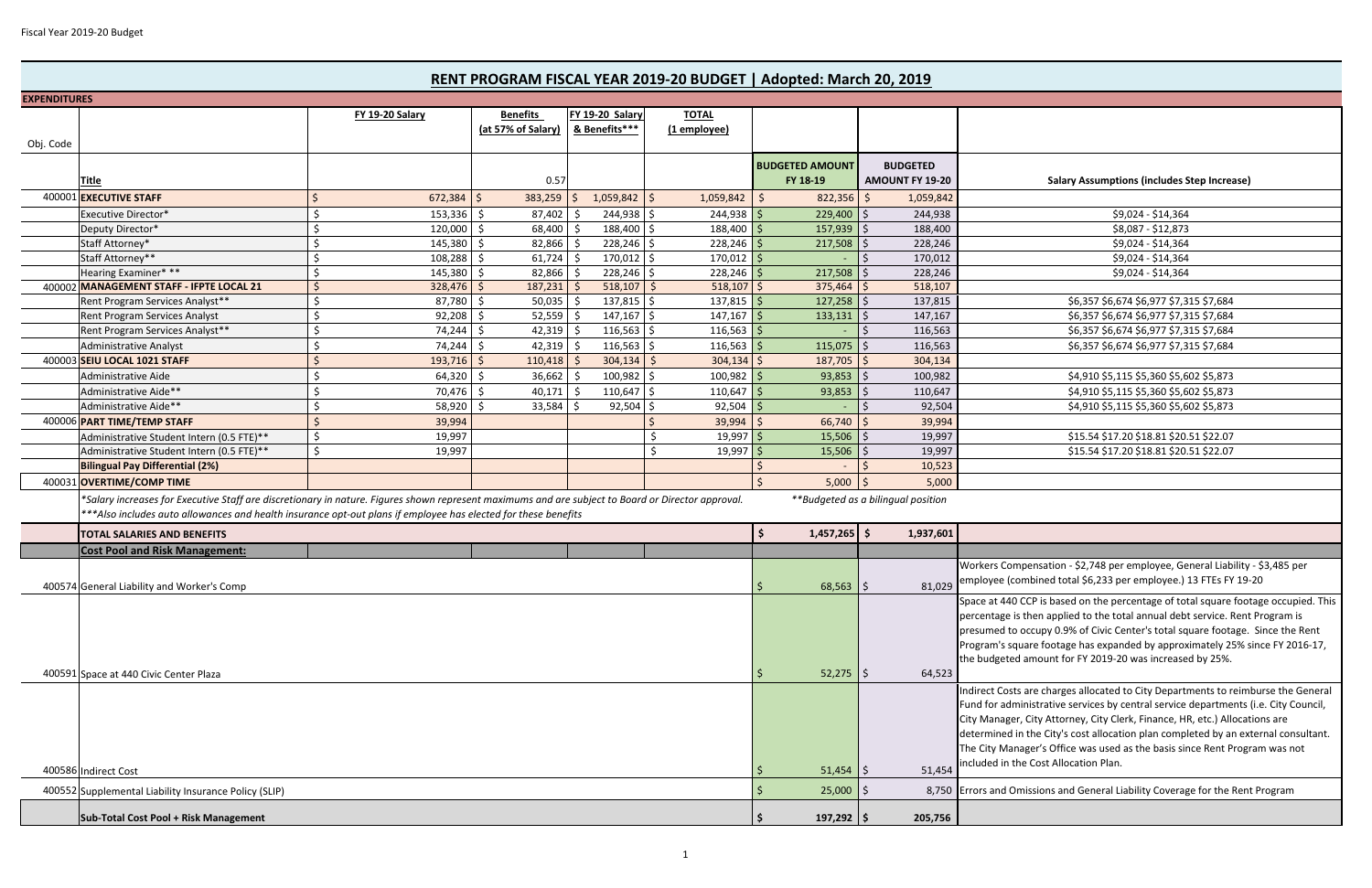| <b>IT Costs</b>                                        |                        |                   |                                                                                                                                        |  |                      |                           |                                                                                                                                                      |
|--------------------------------------------------------|------------------------|-------------------|----------------------------------------------------------------------------------------------------------------------------------------|--|----------------------|---------------------------|------------------------------------------------------------------------------------------------------------------------------------------------------|
|                                                        |                        |                   | IT Services - Contract with Data                                                                                                       |  |                      |                           |                                                                                                                                                      |
| IT Professional Services and Startup Costs             | \$3,000                |                   | \$0 month); Contract with Superio                                                                                                      |  |                      |                           |                                                                                                                                                      |
| 400601 Annual IT Costs (Including replacement funding) | \$21,683               |                   | \$23,683 General PC software and costs                                                                                                 |  |                      |                           |                                                                                                                                                      |
| <b>Sub-Total IT Expenses</b>                           |                        |                   |                                                                                                                                        |  | $24,683$ \$          | 23,683                    |                                                                                                                                                      |
| <b>Legal Costs</b>                                     |                        |                   |                                                                                                                                        |  |                      |                           |                                                                                                                                                      |
| 400206 Outside Legal Counsel (Litigation)              |                        |                   |                                                                                                                                        |  |                      | 15,000<br>$\zeta$         | Outside legal counsel to respor<br>for Eviction, and Homeowner F<br>dismissed without prejudice or<br>counsel may be necessary in th<br>for example) |
| 400206 Community Services Agency Contracts             |                        |                   |                                                                                                                                        |  |                      | $150,000$   \$<br>200,000 | Legal services to provide assist<br>Allowable Rent, are being evict<br>evidence that their Landlord is<br>Eviction, and Homeowner Prot               |
| <b>Sub-Total Legal Expenses</b>                        |                        |                   |                                                                                                                                        |  | 270,000              | <b>S</b><br>215,000       |                                                                                                                                                      |
| <b>Professional and Admin Services</b>                 |                        |                   |                                                                                                                                        |  |                      |                           |                                                                                                                                                      |
| Contractor to Focus on Compliance                      |                        |                   |                                                                                                                                        |  | 97,500               | $\zeta$                   | - Duties assumed by Rent Progra                                                                                                                      |
| Contract Hearing Examiner Services                     |                        |                   |                                                                                                                                        |  | 57,000               | $\zeta$                   | - Duties assumed by second Staf                                                                                                                      |
| Contract for Financial Consulting Services             | $\sim$                 | $\zeta$<br>20,000 | Proposed Contract with Financ<br>(2) Provide recommendations<br>Provide recommendations rega                                           |  |                      |                           |                                                                                                                                                      |
| 400201 Translation Services                            | $15,000$ \$<br>$\zeta$ | 23,500            | Translation services to (1) trans<br>words per month @ \$0.14/wor<br>(approximately \$430 per decisi<br>translation (assumes 60 minute |  |                      |                           |                                                                                                                                                      |
| <b>Sub-Total Professional &amp; Admin</b>              |                        |                   |                                                                                                                                        |  | \$<br>$169,500$   \$ | 43,500                    |                                                                                                                                                      |
| <b>Other Operating Expenses</b>                        |                        |                   |                                                                                                                                        |  |                      |                           |                                                                                                                                                      |
|                                                        |                        |                   |                                                                                                                                        |  |                      |                           | 20,000 Costs of mailing include produc                                                                                                               |
| 400231 Postage & Mailing                               | 50,000                 | \$.               |                                                                                                                                        |  |                      |                           |                                                                                                                                                      |
| 400233 Copying & Duplicating                           | 5,000                  | \$                | 5,000 Bulk printing of materials for p                                                                                                 |  |                      |                           |                                                                                                                                                      |
| 400304 Copy Machine Rental                             |                        |                   |                                                                                                                                        |  |                      | 5,000<br>\$.              | 5,000 Cost of rental and maintenance                                                                                                                 |
| 400322 Miscellaneous Expenses                          | $10,000$   \$          |                   | 10,000 Miscellaneous expenses associ                                                                                                   |  |                      |                           |                                                                                                                                                      |
| 400341 Office Supplies                                 | $21,000$ \$            |                   | 9,000 Cost of general office supplies                                                                                                  |  |                      |                           |                                                                                                                                                      |
| 400344 Computer/Phone Supplies                         |                        |                   |                                                                                                                                        |  | $6,300$   \$         |                           | 10 computer monitors @ \$175<br>6,350 \$200; 3 laptops @ \$1,200; 1 pr                                                                               |
| 400272 Community Education                             |                        |                   |                                                                                                                                        |  | $10,000$   \$        |                           | 2,500 Materials for community works                                                                                                                  |
|                                                        |                        |                   |                                                                                                                                        |  |                      |                           |                                                                                                                                                      |

Translation services to (1) translate print and outreach materials (assumes 4,500  $m$  month  $@$  \$0.14/word (2) Rent Adjustment Petition decisions (ately \$430 per decision, three translated decisions per month) and verbal (assumes 60 minutes per month @ \$0.65 per minute).

a iling include production, printing, proofing, and postage

ing of materials for public outreach and information

ntal and maintenance of Xerox machines in 440 Civic Center Plaza

eous expenses associated with program development and operations

ter monitors  $\omega$  \$175.00; 3 phone setups (for counseling stations)  $\omega$ ptops @ \$1,200; 1 printer for counseling station @ \$400

for community workshops and other outreach events

T Services - Contract with DataTree for property verification data (\$250 per ontract with Superion for database development

gal counsel to respond to litigation pertaining to the Fair Rent, Just Cause In, and Homeowner Protection Ordinance. Previous litigation was without prejudice on Saturday, May 6, 2017. Contract outside legal ay be necessary in the event of future claims (for Errors and Omissions, le).

ices to provide assistance to Tenants that have paid the Maximum Rent, are being evicted (Unlawful Detainer), and are able to provide e that their Landlord is not in compliance with the Fair Rent, Just Cause for and Homeowner Protection Ordinance.

umed by Rent Program Services Analyst

umed by second Staff Attorney

Contract with Financial Consultant to (1) Develop Financial Projections, e recommendations to achieve long-term financial stability, and (3) commendations regarding financial and budgetary best practices